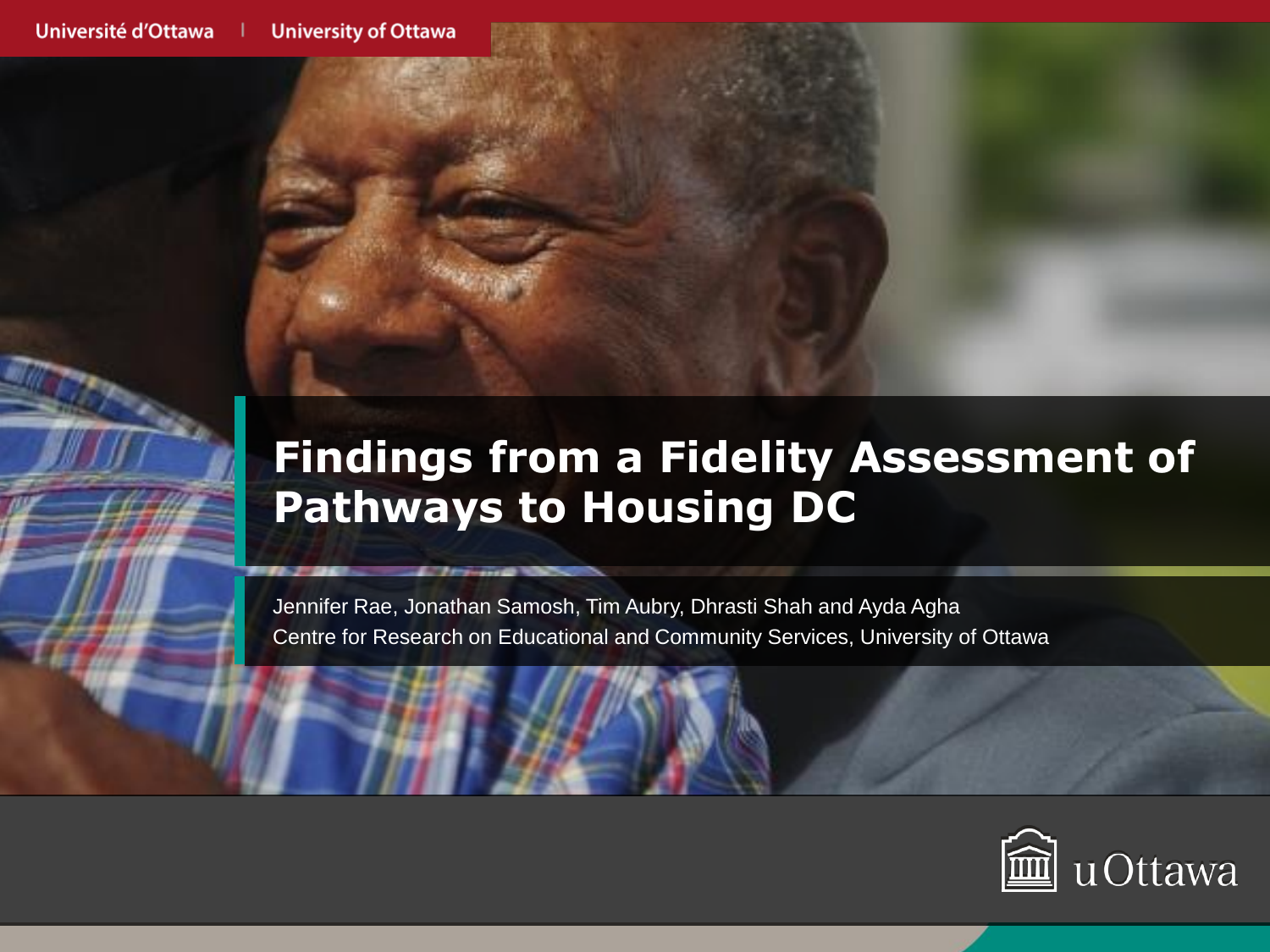## **Pathways to Housing DC**

- Washington, DC
- Established in 2004
- Serving: Adults with severe and persistent mental illness, substance use disorders, recent experiences of homelessness
- Housing vouchers
- Assertive Community Treatment (ACT) model of support
- ~ 50 service providers
- ~ 350 service users
- Promising housing stability outcomes

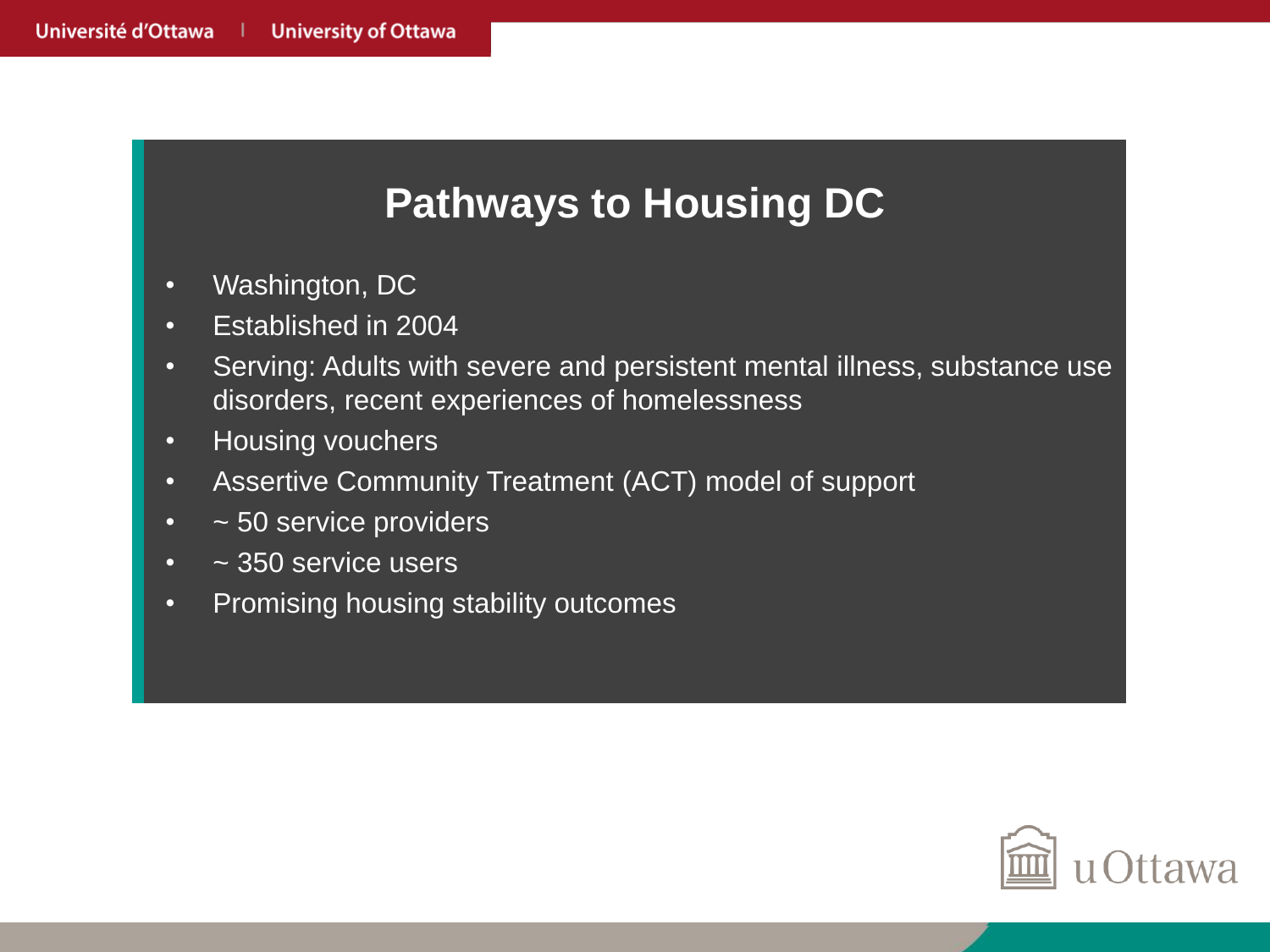

**Fidelity** Assessment **Survey** 

 $N = 7$ 

April – May, 2016

**Qualitative Interviews** 

 $N = 7$ 

December 2016 – February 2017

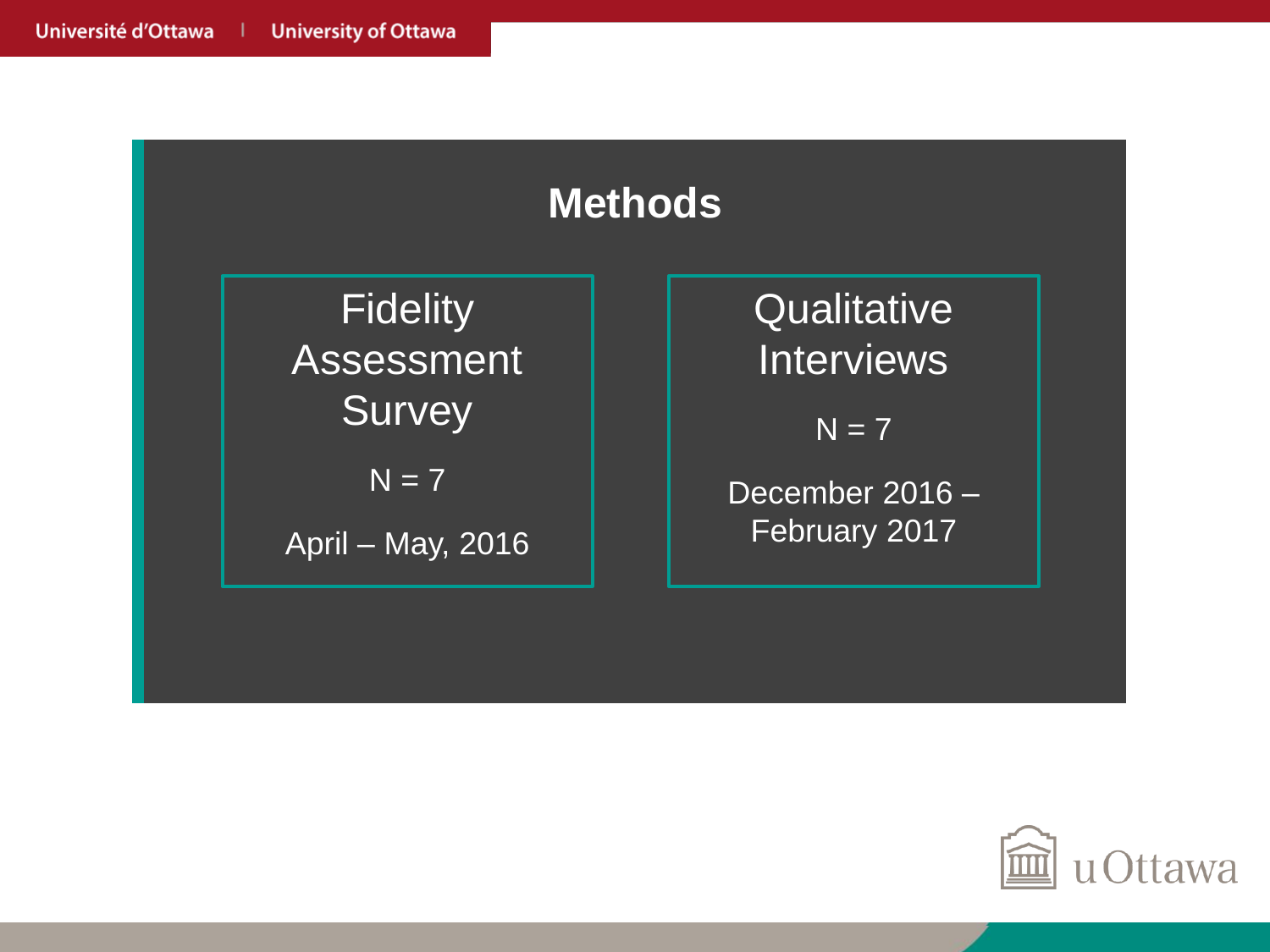### **Results: Fidelity Assessment Survey**

| <b>Scores Across Domains</b> |                                |                   |              |
|------------------------------|--------------------------------|-------------------|--------------|
| <b>Domain</b>                | <b>Maximum</b><br><b>Score</b> | <b>Site Score</b> | Fidelity (%) |
| <b>Housing Process and</b>   |                                |                   |              |
| <b>Structure</b>             | 28                             | 28                | 100          |
| <b>Housing and Services</b>  | 28                             | 28                | 100          |
| <b>Service Philosophy</b>    | 41                             | 34                | 83           |
| <b>Service Array</b>         | 42                             | 41                | 98           |
| <b>Team Structure/Human</b>  |                                |                   |              |
| <b>Resources</b>             | 30                             | 25                | 83           |
| <b>Total Scoring</b>         | 169                            | 156               | 92           |

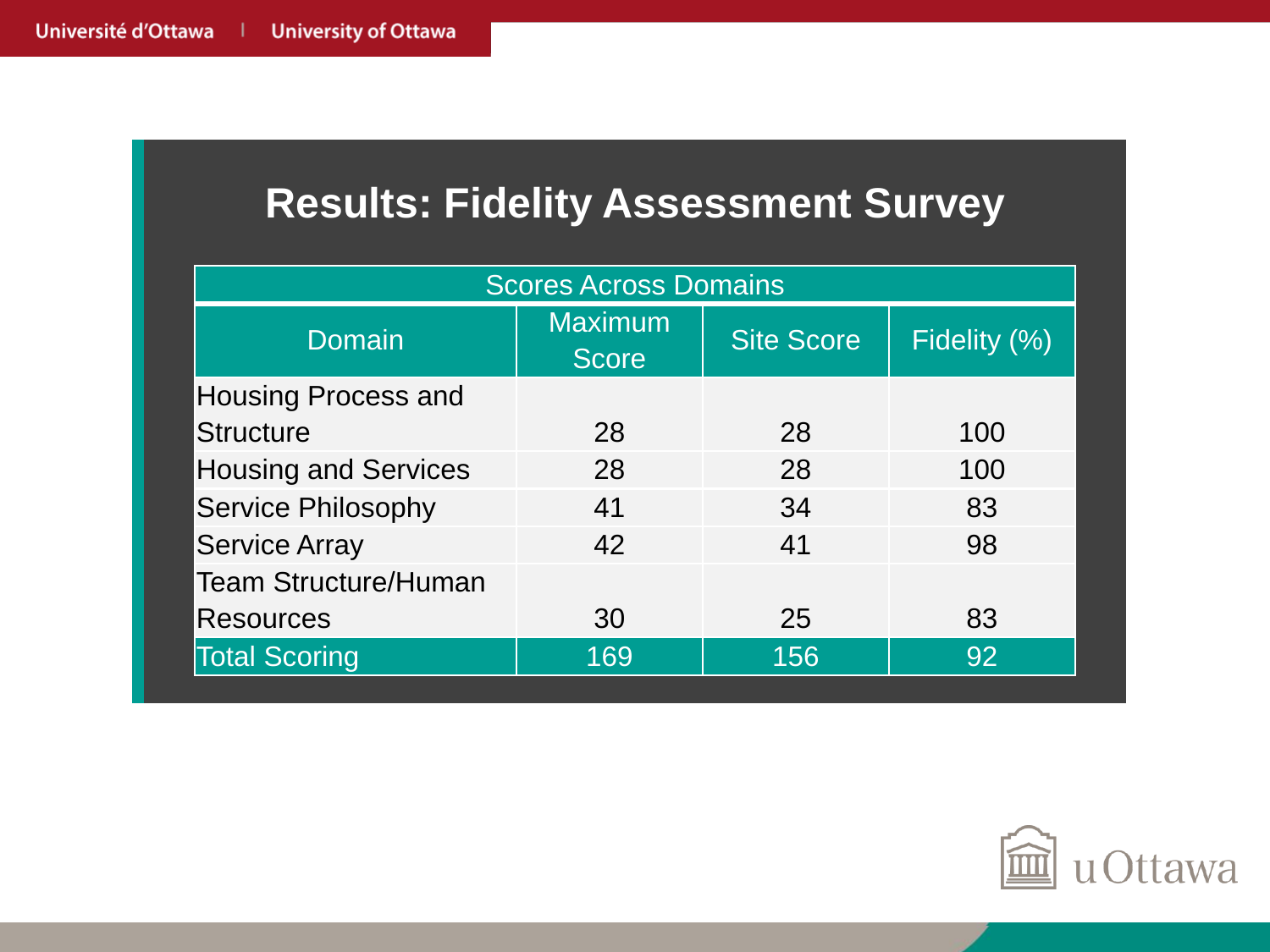#### **Results: Fidelity Assessment Survey**

| <b>Fidelity Domain</b>                       | <b>Average</b><br><b>Rating</b> | <b>Items of Low</b><br><b>Fidelity</b>     |
|----------------------------------------------|---------------------------------|--------------------------------------------|
| <b>Housing Choice and Structure</b>          | 4.0                             |                                            |
| Separation of Housing and<br><b>Services</b> | 4.0                             |                                            |
| <b>Service Philosophy</b>                    | 3.5                             | Q <sub>19</sub> . Client<br>treatment plan |
| <b>Service Array</b>                         | 3.9                             |                                            |
| <b>Program Structure</b>                     | 3.4                             | Q37. Client input                          |

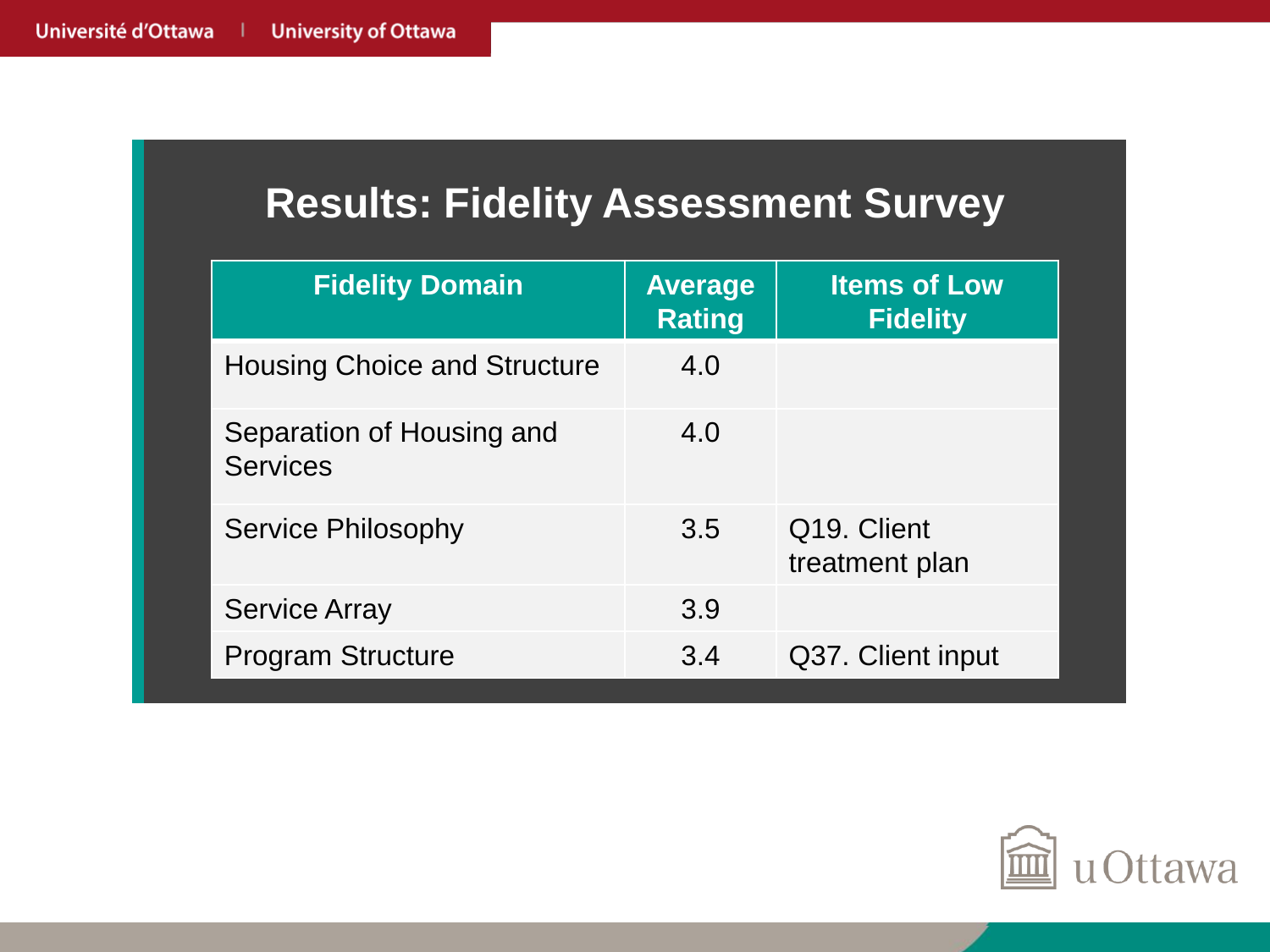#### **Results: Qualitative Interviews**

"I think most treatment plans, people do them at like 8:00pm at their dinner table and the client is not there. I think it's because they are seen as an admin task and not a clinical task. That's an agency culture issue that I would like to see addressed."

"I think for the lower functioning clients it becomes – you end up back at not giving them choice, in order to keep them housed."

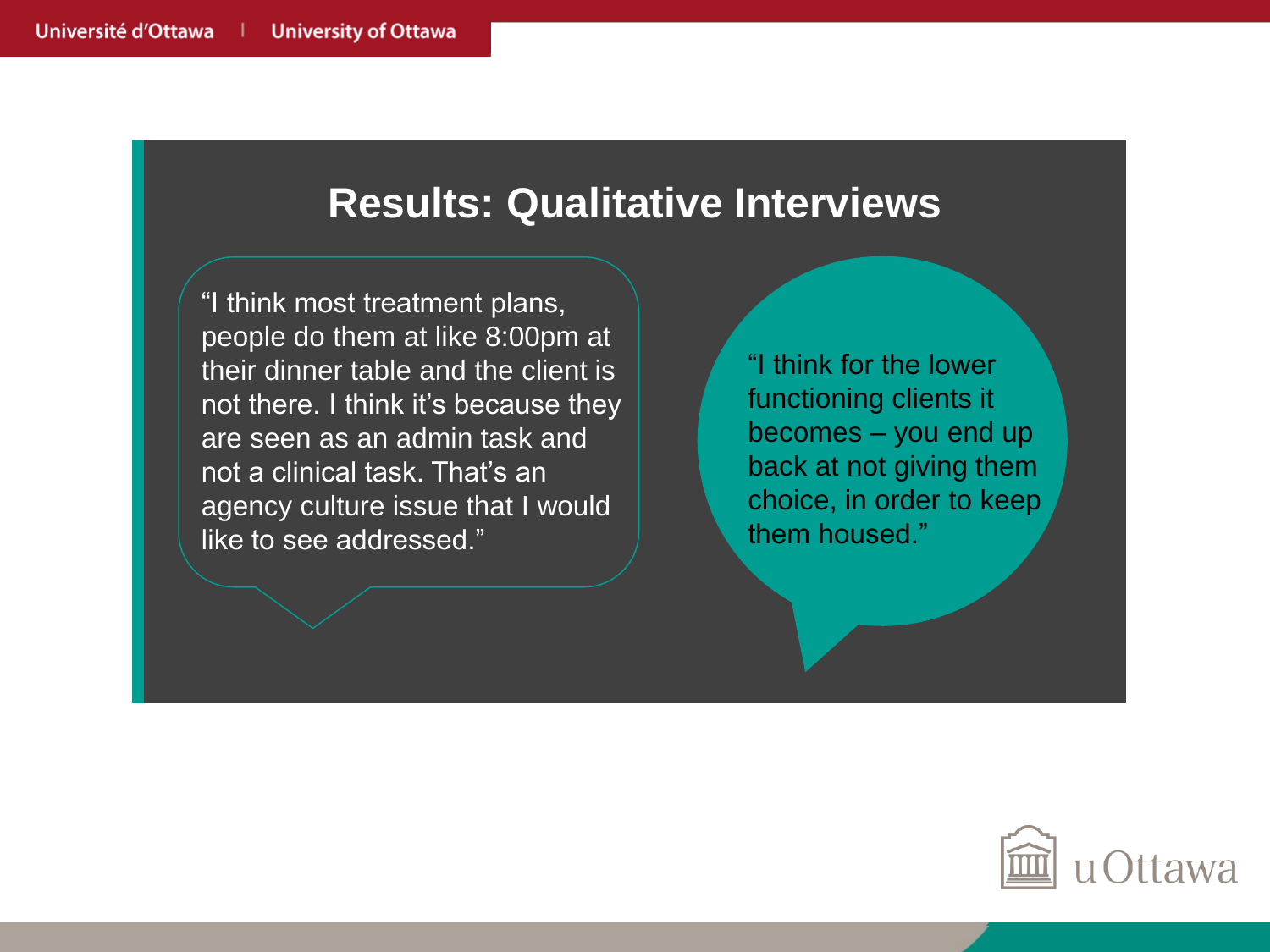#### **Results: Qualitative Interviews** Systemic Facilitators Services in community Government policy Landlord support Strong monetary funding Stable rent vouchers Systemic Barriers - Client characteristics - Funder requirements Housing inspection delays - Landlord requirements - Limited funding - Housing context - Representative payee relationship with clients

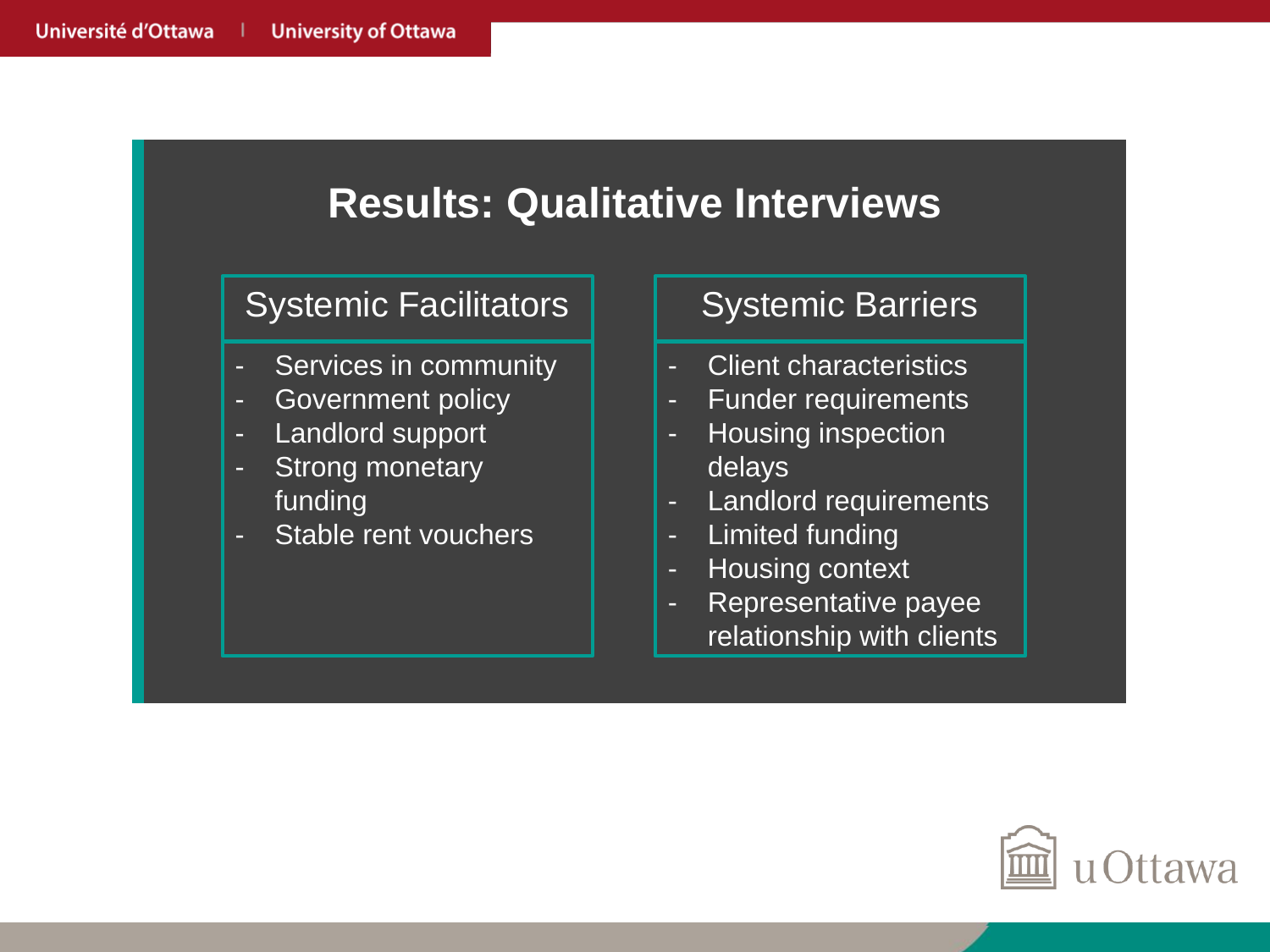| <b>Results: Qualitative Interviews</b>                                                                                                                                                                    |                                                                                                                                                                                        |  |  |
|-----------------------------------------------------------------------------------------------------------------------------------------------------------------------------------------------------------|----------------------------------------------------------------------------------------------------------------------------------------------------------------------------------------|--|--|
| Organizational<br><b>Facilitators</b>                                                                                                                                                                     | Organizational<br><b>Barriers</b>                                                                                                                                                      |  |  |
| Commitment to HF<br>н<br>values<br>Housing process and<br>۳<br>structure<br>Team structure and<br>$\mathcal{L}_{\mathcal{A}}$<br>human resources<br><b>Consumer involvement</b><br>н<br>Partnerships<br>н | Commitment to HF<br>н<br>values<br>Housing process and<br>ь<br><b>structure</b><br>Team structure and<br>human resources<br><b>Operational processes</b><br>н<br>Limited service array |  |  |

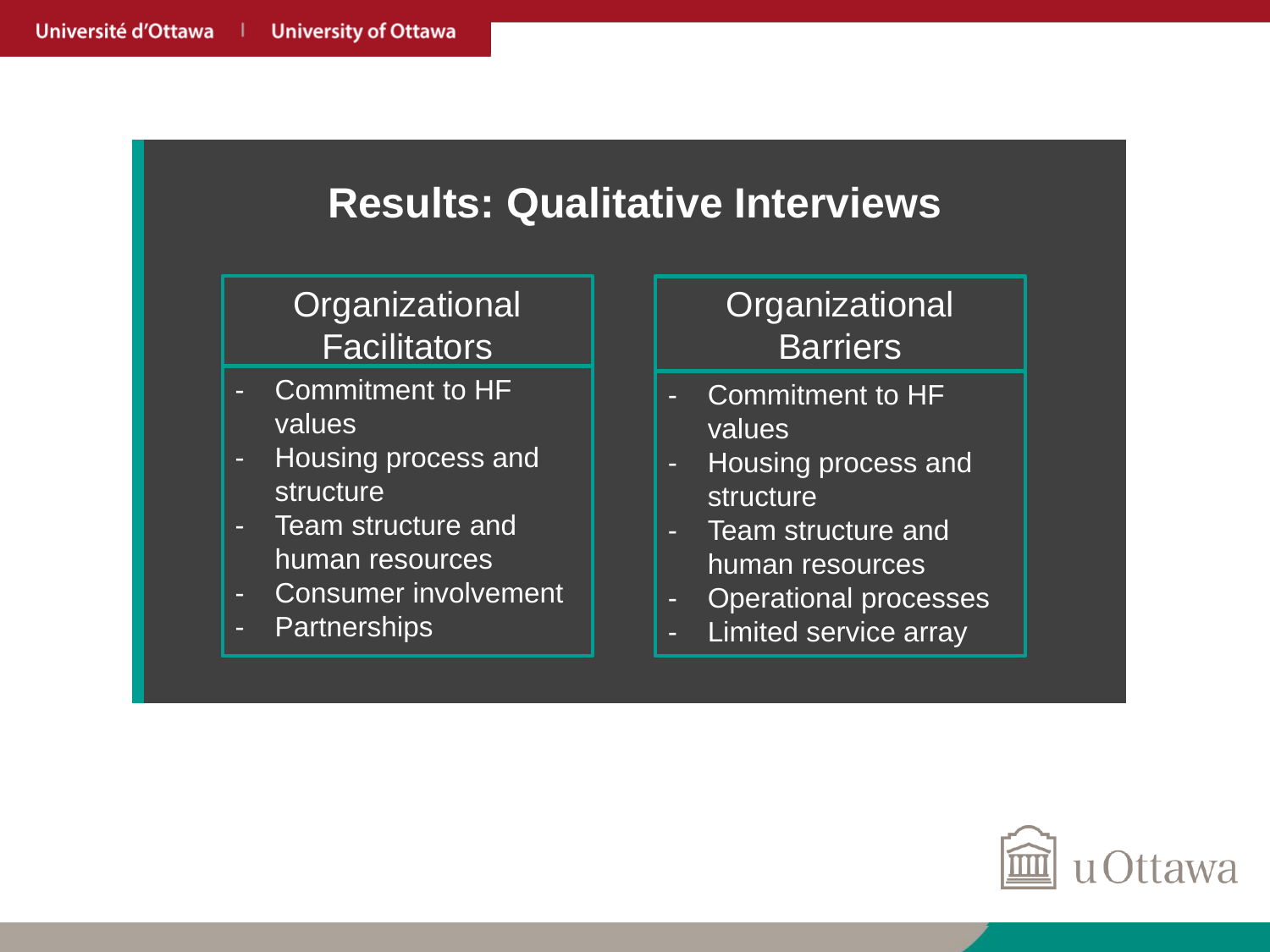